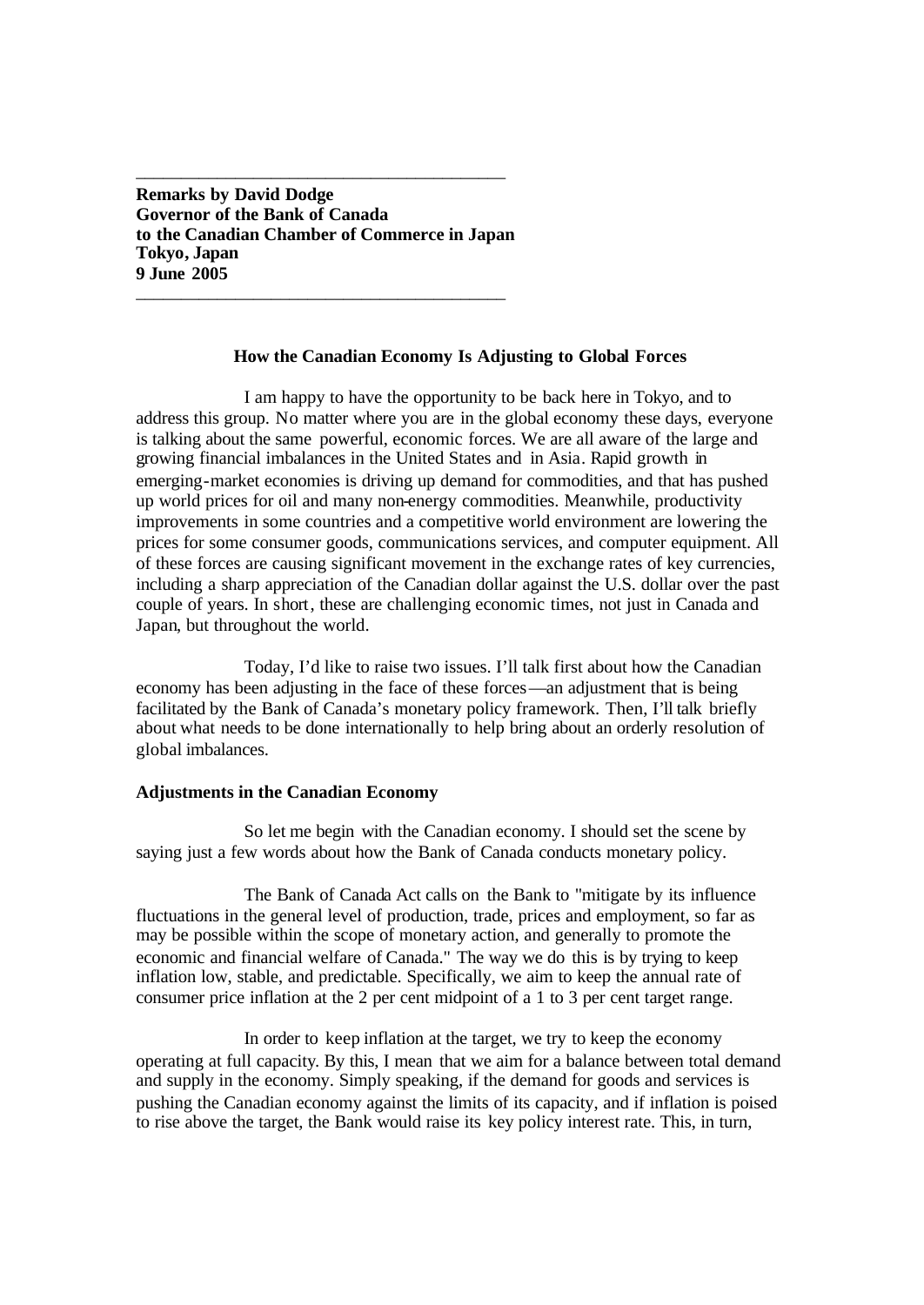would push up other interest rates and help to cool off demand. Conversely, if the economy is operating below its production capacity, and inflation is poised to fall below the target, the Bank would lower its key policy rate, to help stimulate demand. So, by maintaining low and stable inflation, monetary policy also promotes greater stability in economic output.

I should add that since Canada adopted its inflation-targeting system in 1991, our track record has been excellent. Inflation has averaged very close to 2 per cent and has remained within the target range, with rare exceptions that were due mainly to large swings in the prices of oil and natural gas. And we have seen evidence that our symmetric approach to inflation targeting has helped to smooth the peaks and valleys of the business cycle.

I should also add that a flexible exchange rate is a critical part of our monetary policy framework. We do not have a target or preferred exchange rate for the Canadian dollar. But it is an important relative price in our economy. A floating currency helps us to achieve our inflation target and can act as a shock absorber to cushion our economy from the effects of events both inside and outside Canada. I'll say a bit more about this in a few moments.

With that as background, let's now look at the ways in which Canada's economy is responding to global economic developments. As I mentioned, the Canadian dollar has appreciated sharply and commodity prices have risen dramatically over the past couple of years, though both have been relatively stable in recent months. Canada's terms of trade—that is, the ratio of the prices that Canadians receive for their exports to the prices that they pay for their imports—have improved by about 15 per cent since late 2001, generating higher real incomes and stronger domestic demand in Canada .

How has the Canadian economy reacted to these higher prices and stronger demand? In the Bank's April *Monetary Policy Report*, we noted that we have seen increased business investment spending in oil and gas extraction, other mining activity, and wood-product manufacturing. We are also seeing rising investment in sectors that are not very exposed to international trade, such as electric power generation, finance and insurance, and information and cultural industries. In these cases, firms are reacting to strong growth in Canadian domestic demand. As well, we've had very strong investment in residential housing.

But there are other sectors, highly exposed to international trade , where prices are either not rising or are rising very slowly. Here, I am referring to goodsproducing sectors such as auto parts, textiles, and clothing manufacturing, as well as service sectors such as tourism. Firms in these industries are feeling the pressure of the higher Canadian dollar, and they are also facing increased competition from other regions of the world.

The good news is that many Canadian firms are making adjustments. Investment spending is being directed towards increased specialization, higher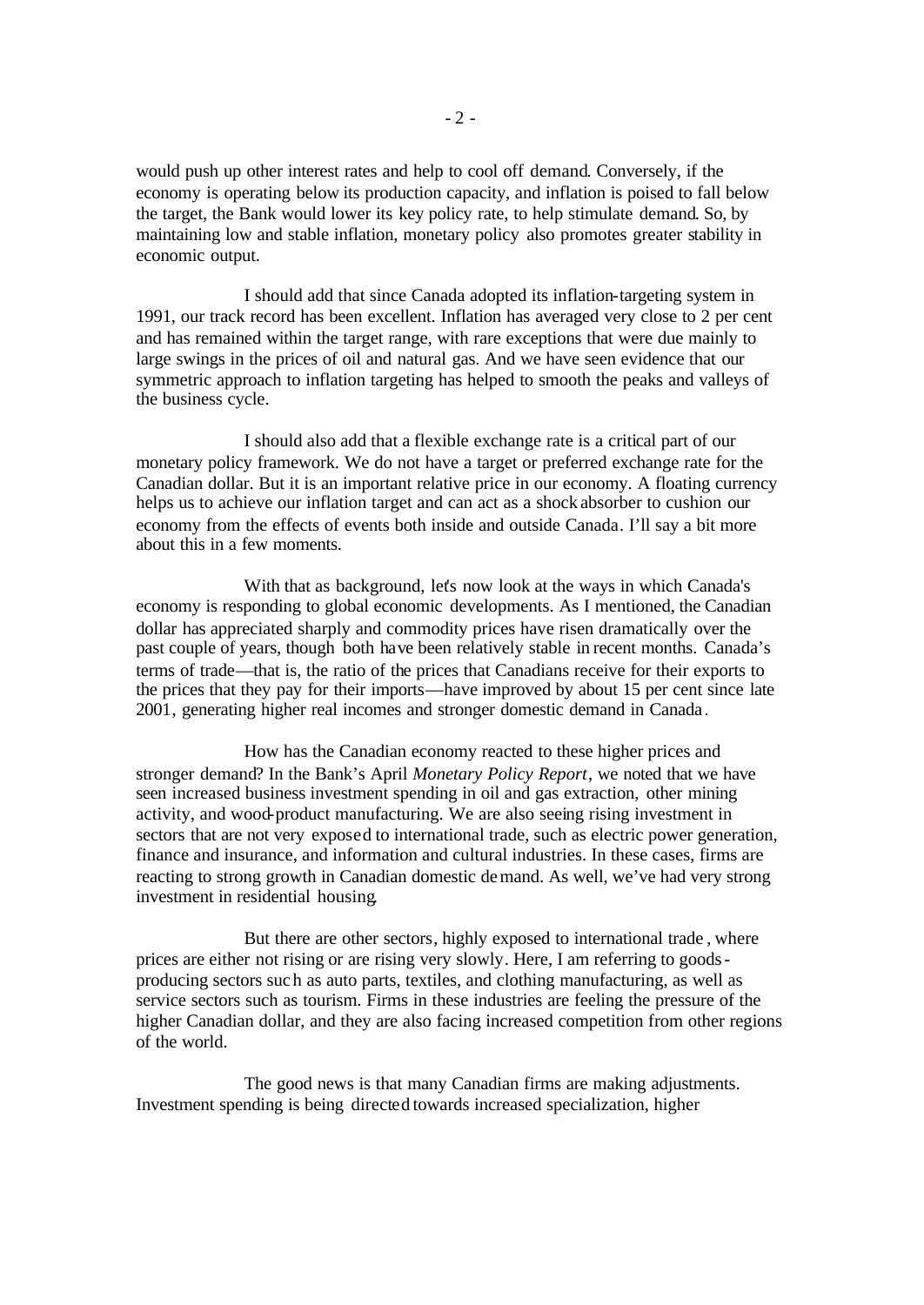productivity, and lower costs. Since much of the productivity-enhancing machinery and equipment is priced in U.S. dollars, the stronger Canadian dollar has made it easier for firms to buy tools that boost their productivity. Stiffer competition is encouraging firms to increase their specialization and offer more value-added, customized services.

Other adjustments are also taking place. A growing number of firms are looking to cut costs by importing more inputs. We've certainly seen this type of adjustment taking place among the manufacturers of telecommunications equipment. Other firms are phasing out the production of goods and services with low profit margins and concentrating on those that yield higher returns.

Looking at the economy as a whole, we can see that growth will come primarily from domestic demand this year and next, as the past apprecia tion of the Canadian dollar continues to restrain net exports. As we noted in our last *Monetary Policy Report*, we expect the Canadian economy to move back to its production capacity in the second half of 2006. But of course, our outlook remains subject to both upside and downside risks. These are related largely to the global developments and associated relative price changes that I have already mentioned, and the way that the Canadian economy is adjusting to these factors.

How is the Bank of Canada contributing to the adjustment process? At this point in time, monetary policy is aiming to maintain strong growth in domestic demand. Low interest rates help encourage consumer and business spending, which in turn helps keep the economy operating close to its production potential.

This is an important point in terms of the adjustment process. Because we keep inflation low and stable, businesses and consumers are better able to read price signals in markets, and this helps them to make better long-term decisions in the face of major economic developments. These price signals prompt sectors that are shrinking because of weak demand to release resources that can be absorbed by expanding sectors, where demand is strong. Of course, adjustment takes time, and is never simple or without pain. Individuals may have to retrain or relocate, and expanding businesses may require time to put the necessary capital equipment in place to increase productivity. And of course, some firms will go out of business and some people will be unemployed for a period of time. But from a macroeconomic point of view, adjustment can take place with less social and economic cost overall when inflation expectations are well anchored, the economy is operating close to its potential, and a floating exchange rate is helping to absorb external shocks.

## **International Adjustments**

That's a quick look at how the Canadian economy is adjusting to global forces. Our flexible exchange rate is helping to bring about movements in the real exchange rate, which is what matters in terms of the adjustment process. But this is not the case in all countries. Where the nominal exchange rate is fixed, the only way to bring about adjustments in the real exchange rate is through large movements in relative wages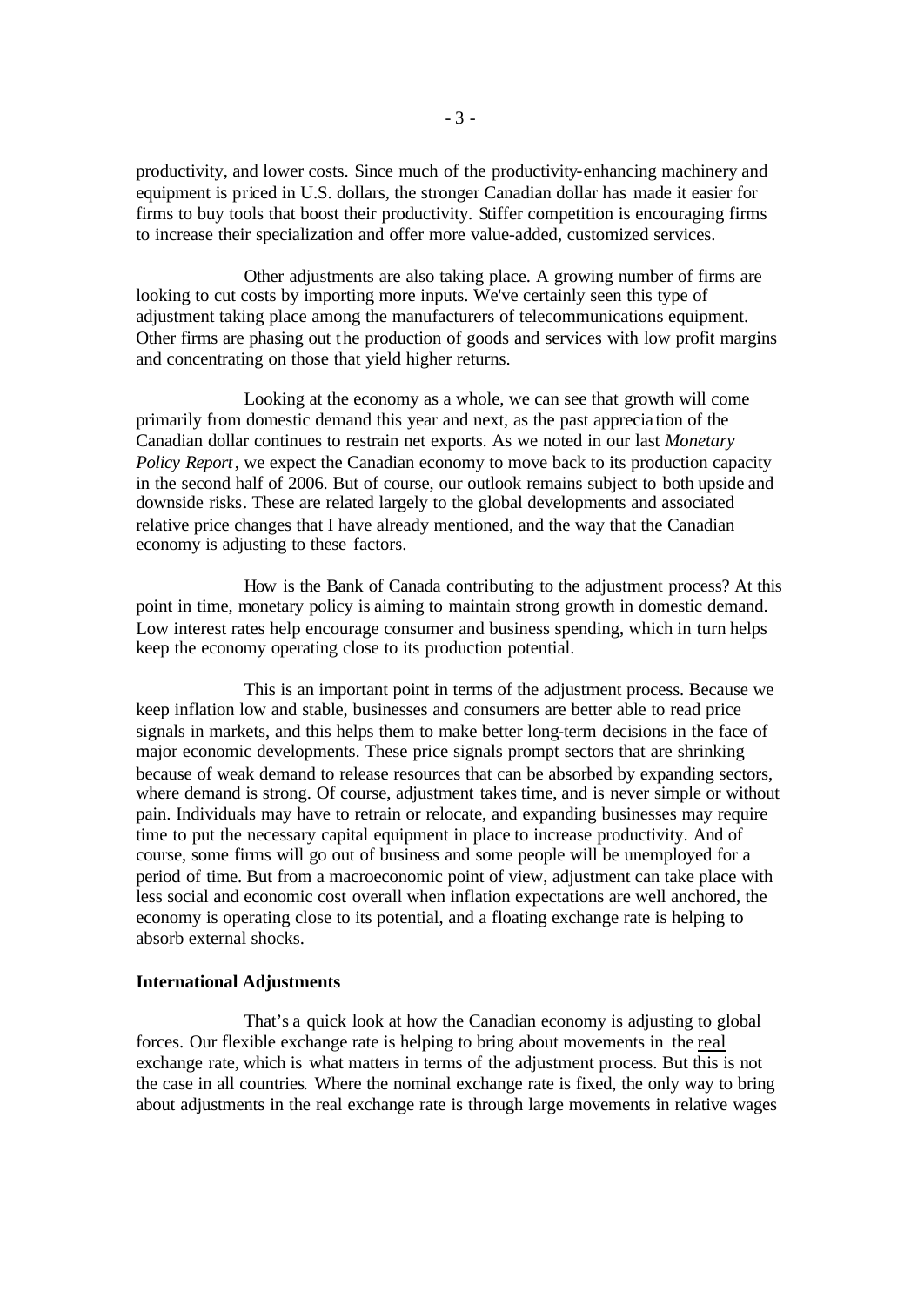and prices. This is theoretically possible if wages and prices are highly flexible, both upwards and downwards. But in practice, wages and prices aren't that flexible. And so when exchange rates are fixed, adjustment can still take place, but it comes at a high cost—through shrinking output and rising unemployment in countries with current account deficits, and eventually through very high inflation in countries with current account surpluses.

While this adjustment is costly, it does work, provided countries that are fixing their currencies through foreign exchange intervention are not offsetting the monetary consequences of this by "sterilizing" the intervention. This is an important point. When intervention is sterilized, this temporarily prevents the movements in wages and prices needed to bring about the necessary economic adjustment. In these cases, economic adjustment is postponed—in both surplus and deficit countries. But the adjustment and its costs are only delayed, they are not avoided. Indeed, the costs typically end up being larger than they would otherwise be, precisely because they have been delayed. The only way to truly minimize the costs of adjustment is to allow nominal exchange rates to move around.

For decades, Canada has benefited from having a flexible exchange rate that can help bring about economic adjustments. By the end of the 1990s, most industrialized economies and a number of emerging-market economies had also realized the benefits of having a floating currency. But other economies, particularly but not exclusively here in Asia, have opted for a fixed exchange rate regime. And unfortunately, some have rejected the adjustment mechanisms that should go along with such a regime. By sterilizing their interventions, they are accumulating even larger foreign exchange reserves. But more importantly, they are undermining the efficiency of their own domestic economy, and interfering with the resolution of imbalances.

Because of this and other impediments, global imbalances are growing, and this is increasing the risk of a disorderly correction at some point down the road. Furthermore, the longer the adjustment is delayed, the greater the risk that industrialized nations will take protectionist measures against emerging-market economies that are perceived as not playing by the rules. And this may be the greatest threat to the global economy—a rise in protectionism which could choke off the growth of international trade that has led to rising incomes around the world.

So what is to be done? The adoption of appropriate exchange rate regimes is an important start. But this is only one element of a policy framework that will facilitate adjustment and promote the resolution of global imbalances. First, we all must actively support the Doha round of talks at the World Trade Organization (WTO), recognize the legitimate role of the WTO as arbiter of international trade, and resist calls for protectionist measures in our own economies—measures that will ultimately hurt us all. Second, we all must enhance the flexibility of our domestic markets. Third, we all must create and maintain a sound financial system. Finally, we all must follow appropriate fiscal and monetary policies.